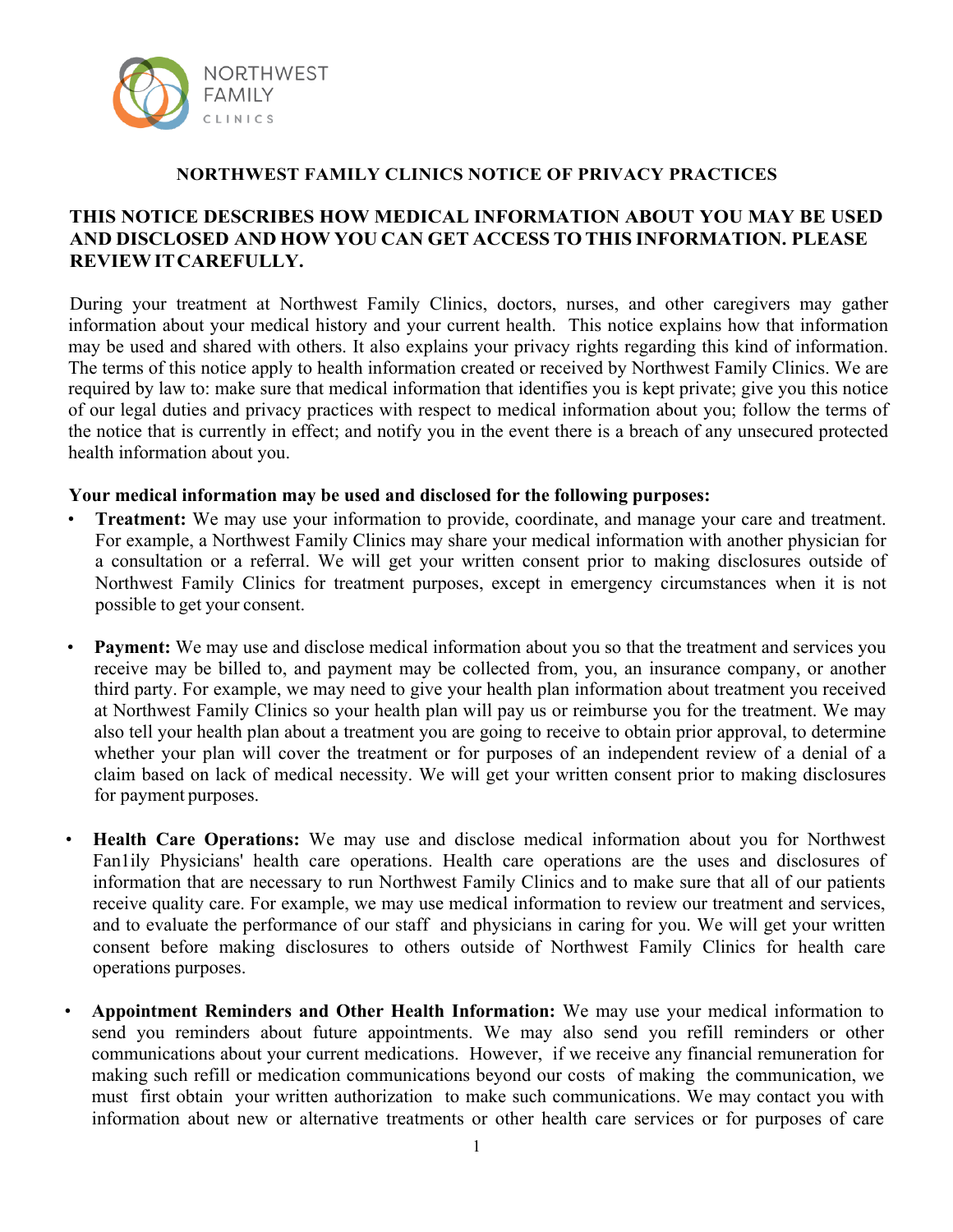coordination, unless we receive financial remuneration in exchange for making the communication; in that case, we will obtain your written authorization to make such communications. However, we are not required to obtain your written authorization for face-to-facecommunications.

- **Fundraising:** Northwest Family Clinics, one of its business associates or Northwest Family Clinics' foundation may use certain information about you (specifically, your name, address, age, gender, date of birth and other demographic information; dates you received health care from Entity; department of service information; treating physician; outcome information and health insurance status) to let you know about opportunities to raise funds for Northwest Family Clinics. You have the right to opt-out of receiving such fundraising communications. Each fundraising communication you receive will include an opportunity to opt-out of future fundraising communications. Alternatively, you may notify the Privacy Officer to opt-out of fundraising communications.
- **Facility Directory:** We may include certain limited information about you in our directory while you are a patient. This information may include your name, location in the facility and your religious affiliation if you provide this information to us. The directory information, except for your religious affiliation and condition, may be released to people who ask for you by name. This is so your family, friends and clergy can know your location. Your religious affiliation may be given to a member of the clergy, such as a priest or rabbi, even if they don't ask for you by name. If you would prefer that Northwest Family Clinics not make these disclosures, please notify thePrivacy Officer.
- **To People Assisting in Your Care.** Northwest Family Clinics will only disclose medical information to those taking care of you, helping you to pay your bills, or other close family members of friends if these people need to know this information to help you, and then only to the extent permitted by law. We may, for example, provide limited medical information to allow a family member to pick up a prescription for you. Generally, we will get your written consent prior to making disclosures about you to family or friends. If you are able to make your own health care decisions, Northwest Family Clinics will ask your permission before using your medical information for these purposes. If you are unable to make health care decisions, Northwest Family Clinics will disclose relevant medical information to family members or other responsible people if we feel it is in your best interest to do so, including in an emergency situation.
- **Research:** Federal law permits Northwest Family Clinics to use and disclose medical information about you for research purposes, either with your specific, written authorization or when the study has been reviewed for privacy protection by an Institutional Review Board or Privacy Board before the research begins. In some cases, researchers may be permitted to use information in a limited way to determine whether the study or the potential participants are appropriate. Minnesota law generally requires that we get your consent before we disclose your health information to an outside researcher. We will make a good faith effort to obtain your consent or refusal to participate in any research study, as required by law, prior to releasing any identifiable information about you to outside researchers.
	- As Required by Law: We will disclose medical information about you when we are required to do so by federal, state or local law.
- **To Avert a Serious Threat to Health or Safety:** We may use and disclose medical information about you when necessary to prevent a serious threat to your health and safety or the health and safety of the public or another person. Any disclosure must be only to someone able to help prevent the threat. In addition, Minnesota law generally does not permit these disclosures unless we have your written consent, or when the disclosure is specifically required by law, including the limited circumstances in which Northwest Family Clinics health care professionals have a "duty to warn."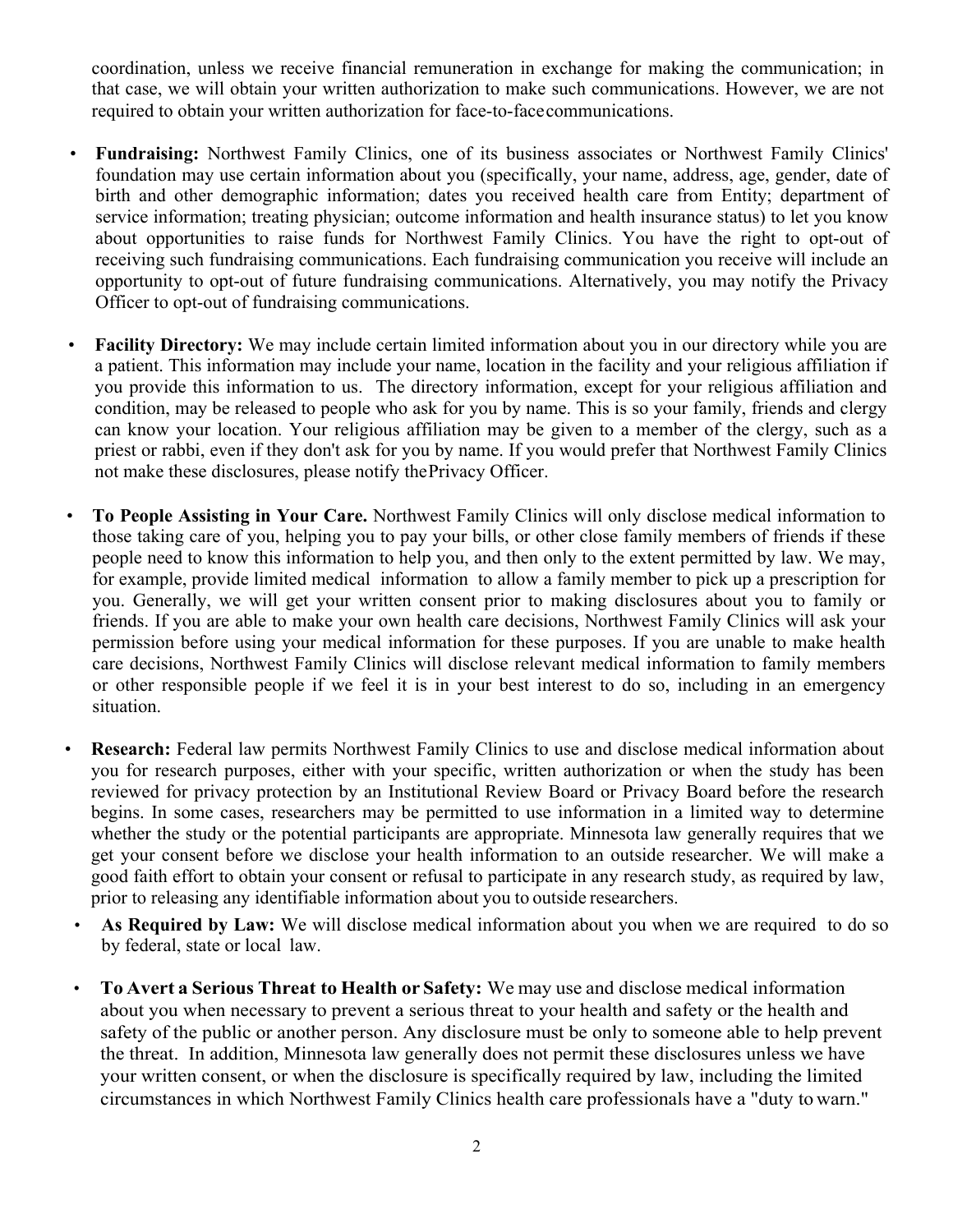• **To Business Associates:** Some services are provided by or to Northwest Family Clinics through contracts with business associates. Examples include Northwest Family Clinics', attorneys, consultants, collection agencies, and accreditation organizations. We may disclose information about you to our business associate so that they can perform the job we have contracted with them to do. To protect the information that is disclosed, each business associate is required to sign an agreement to appropriately safeguard the information and not to redisclose the information unless specifically permitted by law.

## **Your medical information may be released in the following special situations:**

- **Organ and Tissue Donation:** We may release your medical info1mation to organizations that handle organ procurement or organ, eye or tissue transplantation, or to an orgail donation bank, as necessary to facilitate organ or tissue donation and transplantation. The information that Northwest Family Clinics may disclose is limited to the information necessary to make a transplantpossible.
- **Military and Veterans:** If you are a member of the armed forces, we will release medical information about you as requested by military command authorities if we are required to do so by law, or when we have your written consent. We may also release medical information about foreign military personnel to the appropriate foreign military authority as required by law or with written consent.
- **Workers' Compensation:** We may release medical information about you for workers' compensation or similar programs. These programs provide benefits for work-related injuries or illness. We are permitted to disclose information regarding your work related injury to your employer or your employer's workers' compensation insurer without your specific consent, so long asthe information is related to a workers' compensation claim.
- **Public Health:** We may disclose medical information to public health authorities about you for public health activities. These disclosures generally include thefollowing:
	- . Preventing or controlling disease, injury or ability;
	- . Reporting births and deaths;
	- . Reporting child abuse or neglect, or abuse of a vulnerable adult;
	- . Reporting reactions to medications or problems with products;
	- . Notifying people of recalls of products they may be using;
	- . Notifying a person who may have been exposed to a disease or may be at risk for contracting or spreading a disease or condition; or
	- . Reporting to the FDA as permitted or required by law.
	- **Health Oversight Activities:** Northwest Family Clinics may disclose medical information to a health oversight agency for health oversight activities that are authorized by law. These oversight activities include, for example, government audits, investigations, inspections, and licensure activities. These activities are necessary for the government to monitor the health care system, government programs, and compliance with civil rights laws. Minnesota law requires that patient identifying information (for example, your name, social security number, etc.) be removed from most disclosures for health oversight purposes, unless you have provided us with written consent for thedisclosure.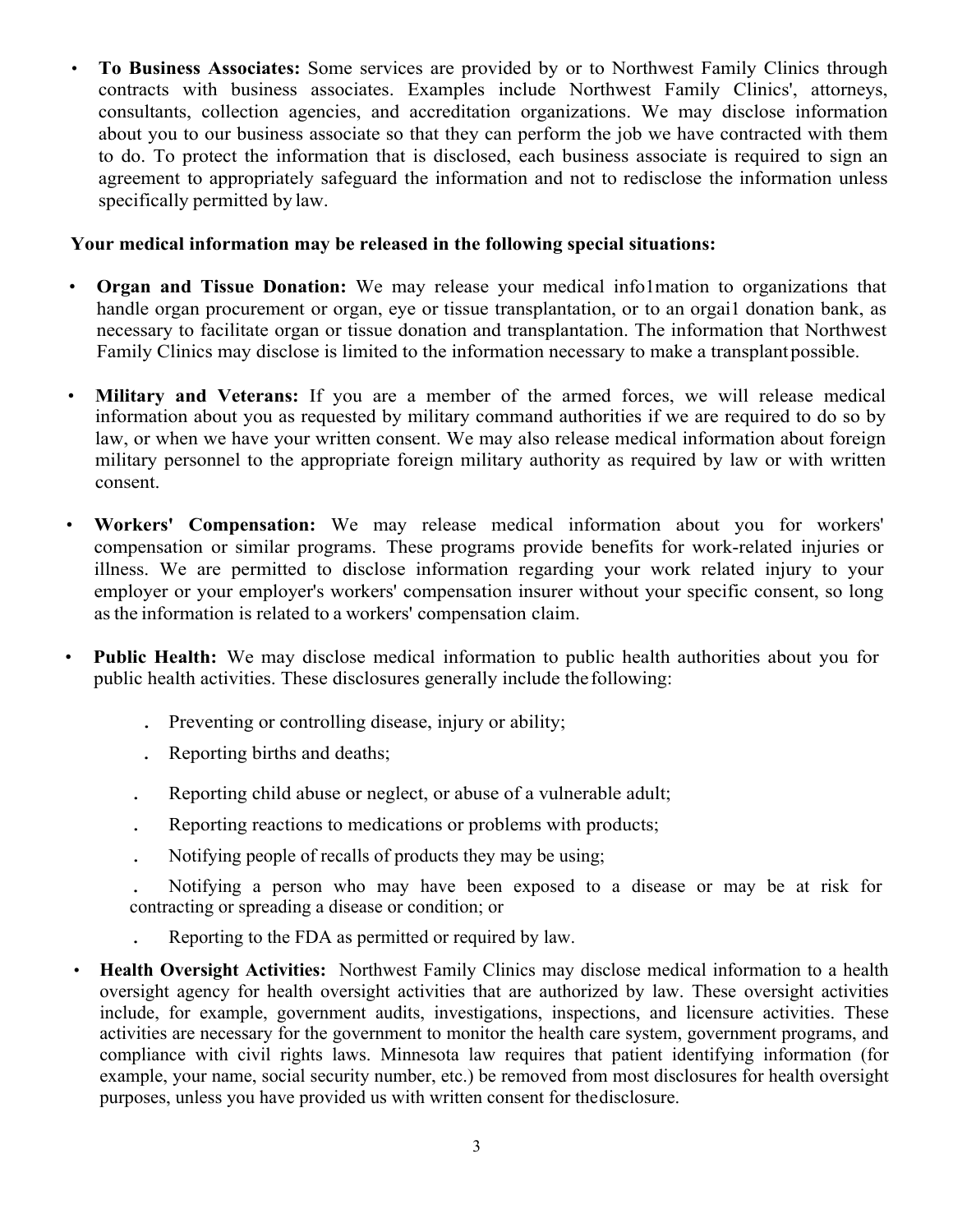- **Lawsuits and Disputes:** We may disclose medical information about you in response to a valid court order orstatutory authorization, or with your written consent.
- Law Enforcement: We may release medical information if asked to do so by a law enforcement official in response to a valid court order, grand jury subpoena, or warrant, or with your written consent. In addition, we are required to report ce1iain types of wounds, such as gunshot wounds and some burns. In most cases, reports will include only the fact of injury, and any additional disclosures would require your consent or a courtorder.

We may also release information to law enforcement that is not a part of the health record (in other words, non-medical information) for the following reasons:

- . To identify or locate a suspect, fugitive, material witness, or missing person;
- . If you are the victim of a crime, if, under certain limited circumstances, we are unable to obtain your agreement;
- . About a death we believe may be the result of criminal conduct; About
	- criminal conduct at our facility; and
- . In emergency circumstances to report a crime; the location of the crime or victims; or the identity, description or location of the person who committed the crime.
- **Coroners, Medical Examiners, and Funeral Directors:** We will release medical information to a coroner or medical examiner in the case of certain types of death, and we must disclose health records upon the request of the coroner or medical examiner. This may be necessary, for example, to identify you or determine the cause of death. We may also release the fact of death and certain demographic information about you to funeral directors as necessary to carry out their duties. Other disclosures from your health record will require the consent of a surviving spouse, parent, person appointed by you writing or your legally authorizedrepresentative.
- **National Security and Intelligence Activities:** We will release medical information about you to authorized federal officials for intelligence, counter-intelligence, and other national security activities only asrequired by law or with your written consent.
- **Protective Services for the President and Others:** We will disclose medical information about you to authorized federal officials so they may provide protection to the President, other authorized persons, or foreign heads of state, or conduct special investigations only as required by law or with your written consent.
- **Inmates:** If you are an inmate of a correctional institution or under the custody of a law enforcement official, we will release medical information about you to the correctional institution or law enforcement official only as permitted by law or with your written consent.

# **You have the following rights regarding medical information we maintain about you:**

• **Right to Inspect and Copy:** You have the right to inspect and receive a copy of your medical information that is used to make decisions about your care. Usually, this includes medical and billing records maintained byNorthwest Family Clinics.

If you wish to inspect and copy medical information, you must submit your request in writing to Northwest Family Clinics. If you request a copy of the information, we may charge a reasonable fee for the costs of copying, mailing, or other supplies associated with your request, to the extent permitted by state and federal law. If we maintain your health information electronically as part of a designated record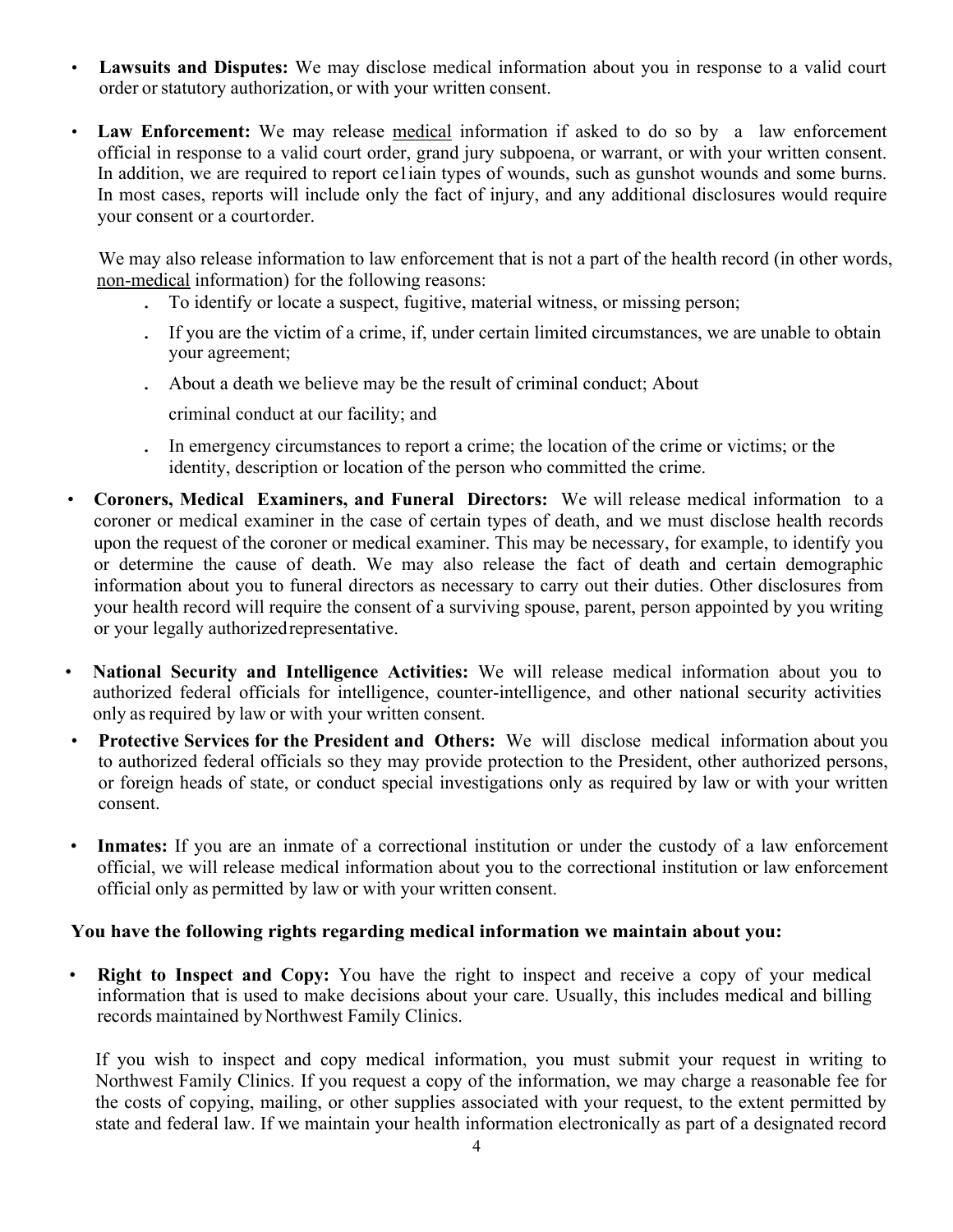set, you have the right to receive a copy of your health information in electronic format upon your request. You may also direct us to transmit your health information (whether in hard copy or electronic form) directly to an entity or person clearly and specifically designated by you in writing.

We may deny your request to inspect and copy your information in certain very limited circumstances. For example, we may deny access if your physician believes it will be harmful to your health, or could cause a threat to others. In these cases, we may supply the information to a third party who may release the information to you. If you are denied access to medical information, you may request that the denial be reviewed. Another licensed health care professional chosen by Northwest Family Clinics will review your request and the denial. The person conducting the review will not be the person who denied your request. We will comply with the outcome of the review.

• **Right to Request Amendment:** If you believe that medical information we have about you is incorrect or incomplete, you have the right to ask us to change the information. You have the right to request an amendment for as long as the information is kept by or for Northwest Family Clinics.

To request a change to your information, your request must be made in writing and submitted to Northwest Family Clinics. In addition, you must provide a reason that supports your request.

Northwest Family Clinics may deny your request for an amendment if it is not in writing or does not include a reason to support the request. In addition, we may deny your request if you ask us to amend information that:

- o Was not created by Northwest Family Clinics, unless the person or entity that created the information is no longer available to make the amendment;
- o Is not part of the medical information kept by or for Northwest Family Clinics;
- o Is not part of the information which you would be permitted to inspect and copy;
- o or accurate and complete.
- **Right to an Accounting of Disclosures:** You have the right to request an "accounting of disclosures." This is a list of the disclosures we made of medical information about you. This list will not include disclosures for treatment, payment, and health care operations; disclosures that you have authorized or that have been made to you; disclosures for facility directories; disclosures for national security or intelligence purposes; disclosures to correctional institutions or law enforcement with custody of you; disclosures that took place before April 14, 2003; and certainotherdisclosures.

To request this list of disclosures, you must submit your request in writing to Northwest Family Clinics. Your request must state a time period for which you would like the accounting. The accounting period may not go back further than six years from the date of the request, and it may not include dates before April 14, 2003. You may receive one free accounting in any 12- month period. We will charge you for additional requests.

• **Right to Request Restrictions:** You have the right to request a restriction or limitation on the medical information we use or disclose about you. If you pay out-of-pocket in full for an item or service, then you may request that we not disclose information pertaining solely to such item or service to your health plan for purposes of payment or health care operations. We are required to agree with such a request, unless you request a restriction on the information we disclose to a health maintenance organization ("HMO") and the law prohibits us from accepting payment from you above the cost-sharing amount for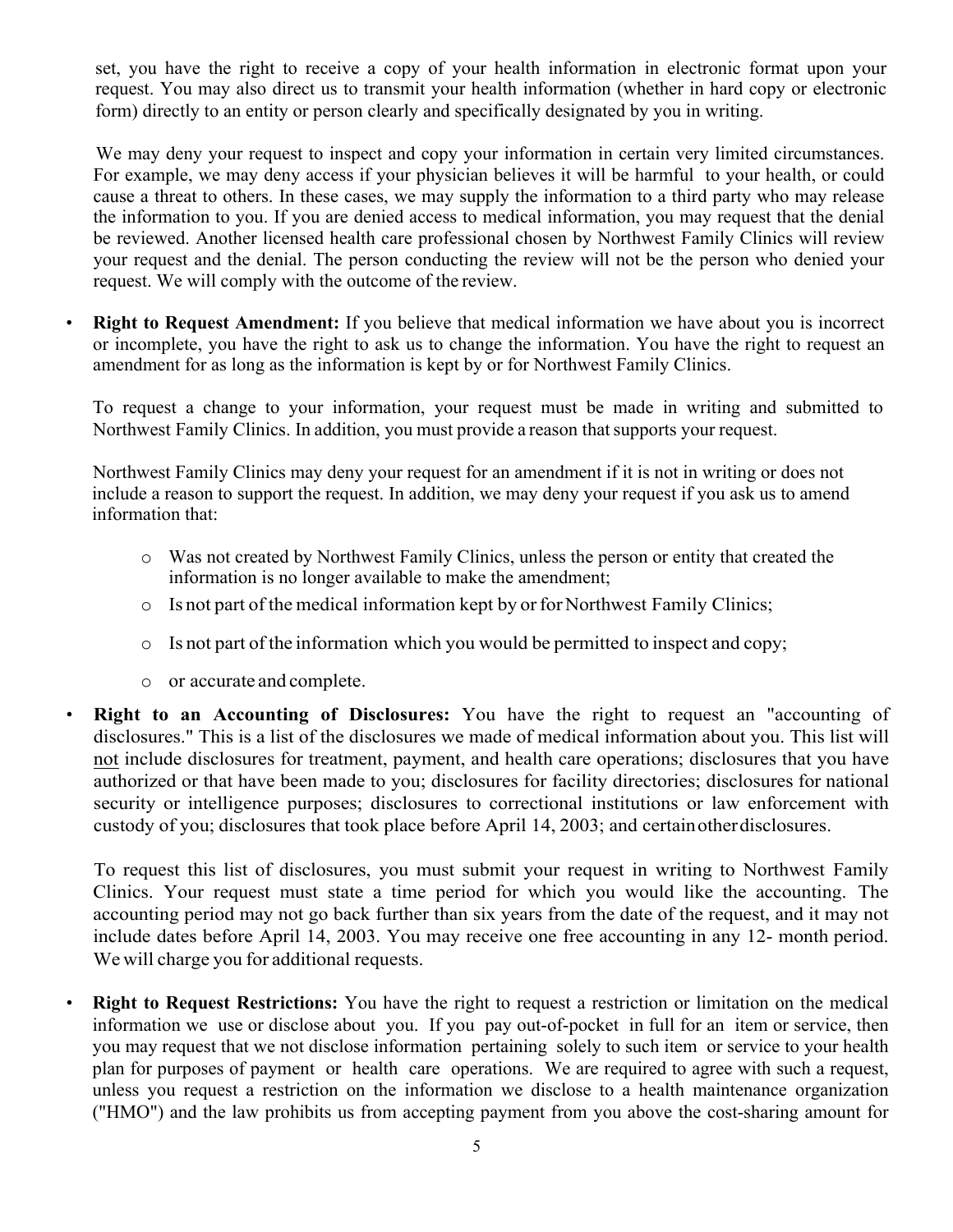the item or service that is the subject of the requested restriction. *However, we are not required to agree to any other request,* lf we do agree, we will comply with your request unless the information is needed to provide you emergency treatment or you request that we remove the restriction.

To request restrictions, you must make your request in writing to Northwest Family Clinics. In your request, you must tell us (1) what information you want to limit; (2) whether you want to limit our use, disclosure, or both; and (3) to whom you want the lin1its to apply, for example, if you want to prohibit disclosures to your spouse.

- **Right to Request Confidential Communications:** You have the right to request that we communicate with you about medical matters in a certain way or at a certain location. For example, you can ask that we only contact you only at work or only by mail. To request confidential communications, you must make your request in writing to Northwest Family Clinics. We will not ask you the reason for your request. We will accommodate all reasonable requests. Your request must specify how or where you wish to be contacted, and we may require you to provide information about how payment will be handled.
- **Right to a Paper Copy of This Notice:** You have the right to receive a paper copy of this notice. You may ask us to give you a copy of this notice any time. This notice is on our website [www.northwestfamilyclinics.com](http://www.northwestfamilyclinics.com)

# • **Changes to This Notice**

The effective date of this notice is April 14, 2003, and it has been updated effective September 23, 2013. We reserve the right to change this notice. We reserve the right to make the revised or changed notice effective for medical information we already have about you, as well as any information we receive in the future. If the terms of this notice are changed, Northwest Family Clinics will provide you with a revised notice upon request, and we will post the revised notice on our website, www.northwestfamilyclinics.com, and in designated locations at Northwest Family Clinics.

## **Complaints orQuestions**

If you believe your privacy rights have been violated, you may file a complaint with us or with the Secretary of the Department of Health and Human Services. To file a complaint with Northwest Family Clinics, or to ask a question about this Notice, contact Northwest Family Clinics' Private Officer at:

> **Northwest Family Clinics Attn.: Privacy Officer, 5700 Bottineau Boulevard Suite 100 Crystal, MN 55429 763-504-6500**

All complaints must be submitted in writing. *You will not be penalized for filing a complaint.*

### **Other Uses and Disclosures of Protected Health Information**

We are required to obtain a written authorization from you for most uses and disclosures of psychotherapy notes, uses and disclosures of protected health information for marketing purposes and disclosures that constitute a sale of protected health information. Except as described in this Notice,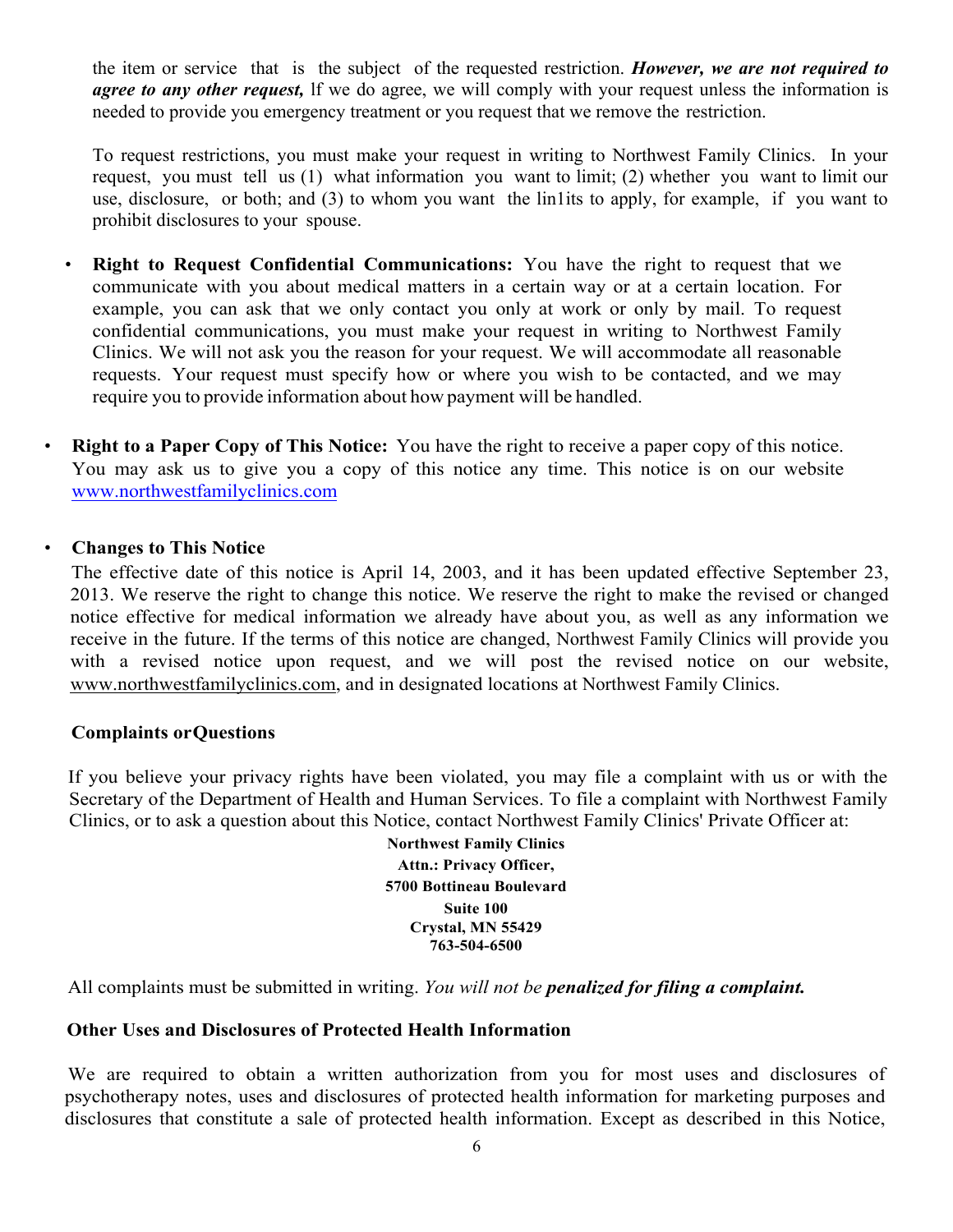Northwest Family Clinics will not use or disclose your protected health information without a specific written authorization from you. If you provide us with this written authorization to use or disclose medical information about you, you may revoke that authorization, in writing, at any time. If you revoke your authorization, we will no longer use or disclose medical information about you for the reasons covered by your written authorization, except to the extent we have already relied on your authorization. We are unable to take back any disclosures we have already made with your permission, and we are required to retain our records of the care that we provided to you.